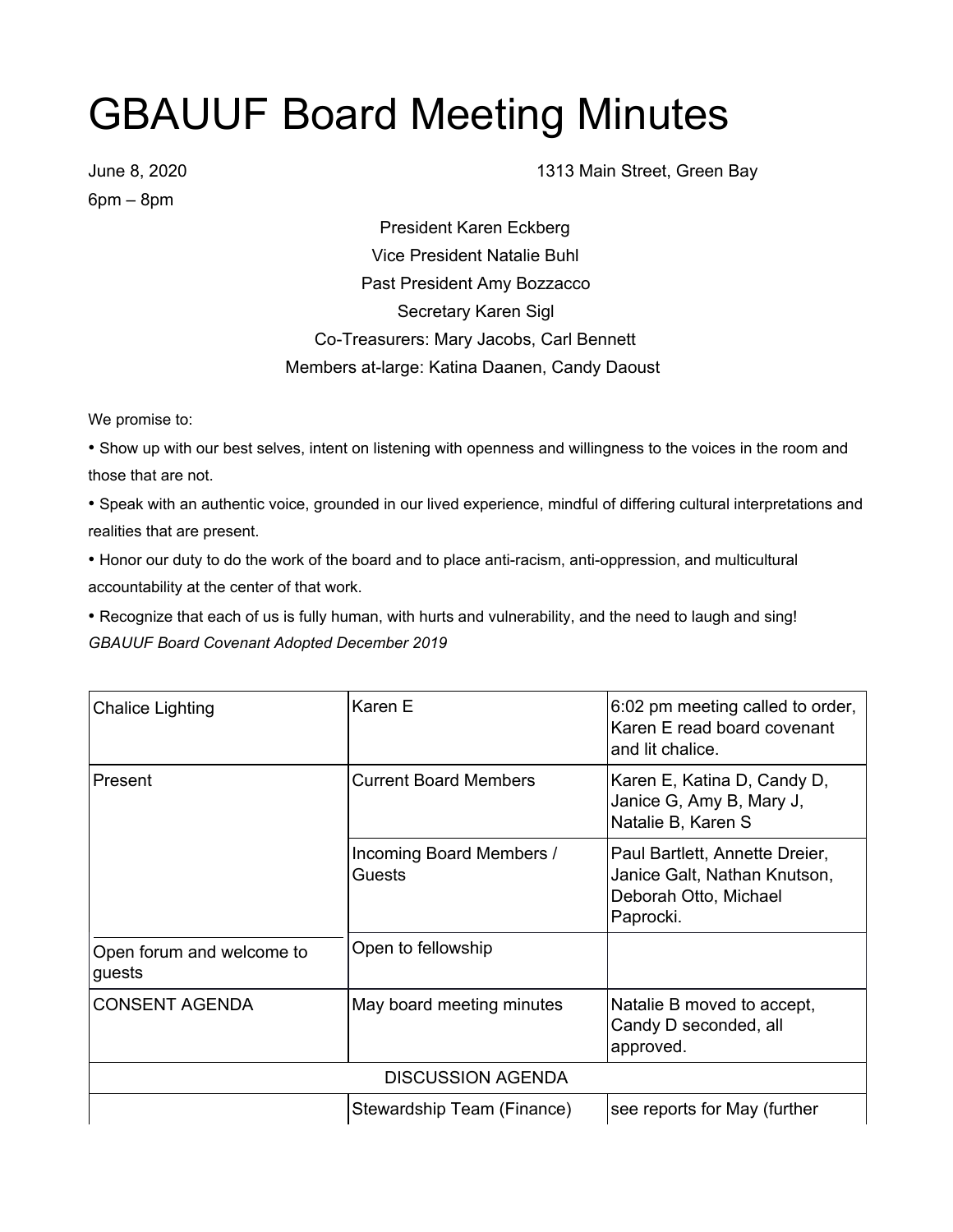|                                   | below, or follow this link to<br>meeting documents folder:<br>https://drive.google.com/drive/fol<br>ders/1hHWxDyUP6LBcQ0ff06<br>m8xRuuDNQ-7GI                                                                                                                                                                                                                                                                                                                                                                                                                                                                                                                                                                                                                              |
|-----------------------------------|----------------------------------------------------------------------------------------------------------------------------------------------------------------------------------------------------------------------------------------------------------------------------------------------------------------------------------------------------------------------------------------------------------------------------------------------------------------------------------------------------------------------------------------------------------------------------------------------------------------------------------------------------------------------------------------------------------------------------------------------------------------------------|
| Membership Team                   | Due to COVID-19 restrictions,<br>potential new members cannot<br>currently sign the membership<br>book in person to become new<br>members. Several people<br>expressed interest in becoming<br>members during canvass.<br>Karen E created a membership<br>form to take the place of book<br>signing; added this to pledge<br>form, time/talent form $-3$<br>pieces. Two new members<br>responded to UU Connect<br>newsletter blurb and became<br>members via this new, virtual<br>process. This brings the<br>GBAUUF membership count to<br>90.<br>A. Natalie B mentioned the<br>need for web-based UU<br>orientation meetings<br>(new to UU classes);<br>may become a duty of<br>Rev. Jim per<br>Katina, Karen E will<br>search for someone to<br>offer classes via Zoom. |
|                                   |                                                                                                                                                                                                                                                                                                                                                                                                                                                                                                                                                                                                                                                                                                                                                                            |
| Program / Sunday Services<br>Team | Possible hiring of Rev. Jim<br>Coakley<br>a. Team wants to pursue a<br>contract for a one-year term<br>during next fiscal year. Salary of<br>\$18,500 based on association<br>with two other congregations.<br>Rev. Jim has vacations and<br>sabbatical already planned for<br>this year.<br>b. Rev. Jim's proposal was<br>flexible; possible start of Sept 1.                                                                                                                                                                                                                                                                                                                                                                                                             |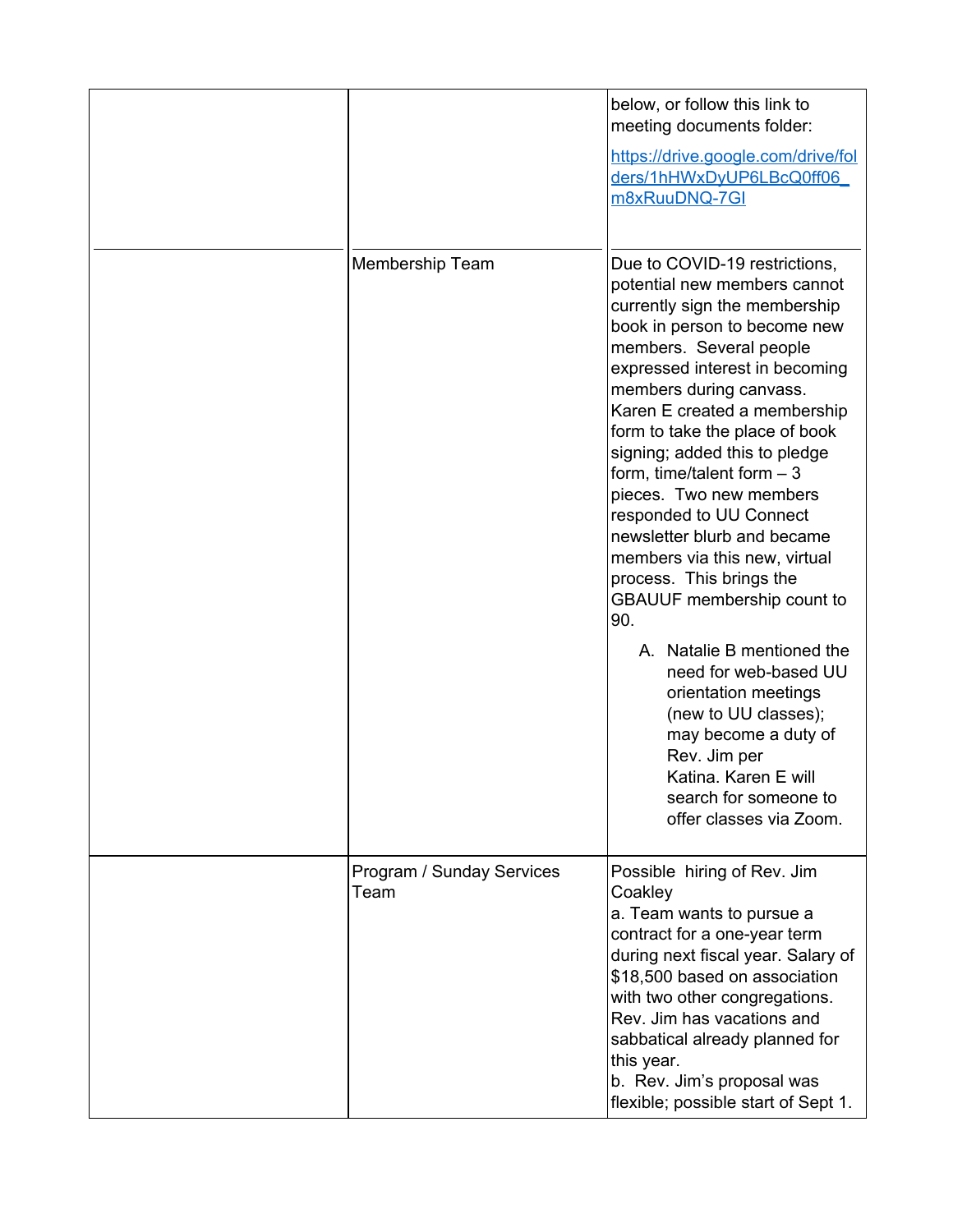|                        | Ten months (Sept-June, 2021)<br>for \$13,500.<br>c. 3 potential, primary funding<br>sources:<br>i. Re-allocate budget items<br>ii. Use overage in checking<br>account instead of sending<br>funds to reserve<br>iii. Capital campaign - ask<br>membership for more money to<br>fund minister position.<br>Rev. Jim is currently serving half<br>time at Fond du Lac, quarter                                                                                                                                                                                                                                                                                                                                                                                                                                                                                                                                                                                                      |
|------------------------|-----------------------------------------------------------------------------------------------------------------------------------------------------------------------------------------------------------------------------------------------------------------------------------------------------------------------------------------------------------------------------------------------------------------------------------------------------------------------------------------------------------------------------------------------------------------------------------------------------------------------------------------------------------------------------------------------------------------------------------------------------------------------------------------------------------------------------------------------------------------------------------------------------------------------------------------------------------------------------------|
| <b>Staff Positions</b> | time at Stevens Point.<br>Natalie suggests we keep a<br>small budget amount available<br>for staff in case we might be<br>able to start offering in-person<br>services in the next year at our<br>building.<br>Carl B offers to serve as<br>personal financial safety net for<br>paying Rev. Jim.<br>Zoom vote by board was<br>unanimous in support of hiring<br>Rev. Jim.<br>Katina feels we need to be able<br>to tell membership how we will<br>fund salary. Also feels a capital<br>campaign goal is needed; Carl B<br>suggests \$5,000 goal.<br><b>Next steps: Chip B discusses</b><br>finances & start date with Jim,<br>then hold special membership<br>meeting and vote.<br>Motion by Katina to approve<br>hiring of Reverend Jim Coakley<br>as quarter time minister for<br>GBAUUF, contingent upon<br>approval by GBAUUF<br>membership; Carl B seconds. All<br>board members approved.<br>June 21 - Sample service with<br>Rev. Jim.<br>Denise Jacobs - music director, |
|                        | \$100 per month, paid through<br>June.                                                                                                                                                                                                                                                                                                                                                                                                                                                                                                                                                                                                                                                                                                                                                                                                                                                                                                                                            |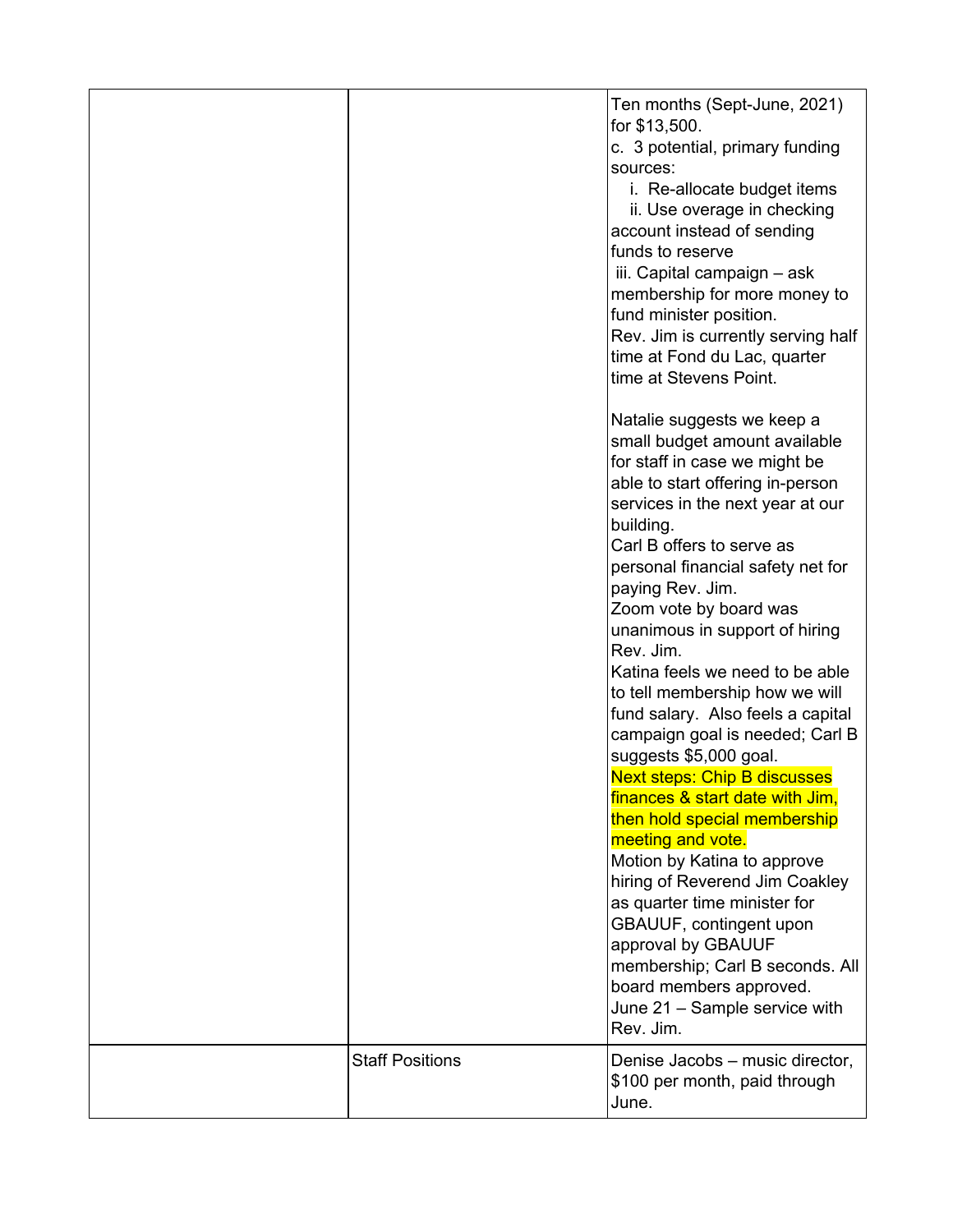|                                     | Renae Sohlden-child care;<br>ended end of March<br>Andy Hetzel - communications<br>specialist, continues to work<br>Natalie B. will write notes to<br>Denise and Renae regarding<br>employment status.<br>Per Janice G: Mark Goldstein &<br>Renae started RE home visits,<br>one family at a time, to visit<br>children. Note will be added in<br><b>Gratitude section of UU Connect</b><br>newsletter to thank Mark and<br>Renae for doing this. |
|-------------------------------------|---------------------------------------------------------------------------------------------------------------------------------------------------------------------------------------------------------------------------------------------------------------------------------------------------------------------------------------------------------------------------------------------------------------------------------------------------|
| <b>Sunday Service Contingencies</b> | Natalie suggests a meeting of<br><b>Sunday Services team to plan</b><br>for future if Rev. Jim joins the<br>mix; or what to do if he does not<br>join the mix.<br>Katina asks whether we need to<br>consult with Fox Valley UU<br>regarding our plans for future<br>services. Karen E suggests we<br>talk with them after membership<br>vote regarding Rev. Jim is held.                                                                          |
| R.E.                                | Kim Brumm to organize on-line<br>program, possible picnic.                                                                                                                                                                                                                                                                                                                                                                                        |
| Social Justice                      | Janice G -<br>Tim Cordon, WUUSAN - still<br>plans to be in GBAUUF parking<br>lot week of July 4 with "voter<br>mobile"<br>Karen E suggests we need a<br>contract with group to manage<br>expectations; Karen E will<br>communicate directly with Tim<br>Amy $B -$ reports that a group<br>interested in drive-up voter<br>registration contacted her;<br>Janice & Amy to coordinate<br>efforts with WUUSAN.                                       |
| Grounds / building / facilities     | Carl B reports bollard removal<br>project has been postponed one<br>year; contract was signed with                                                                                                                                                                                                                                                                                                                                                |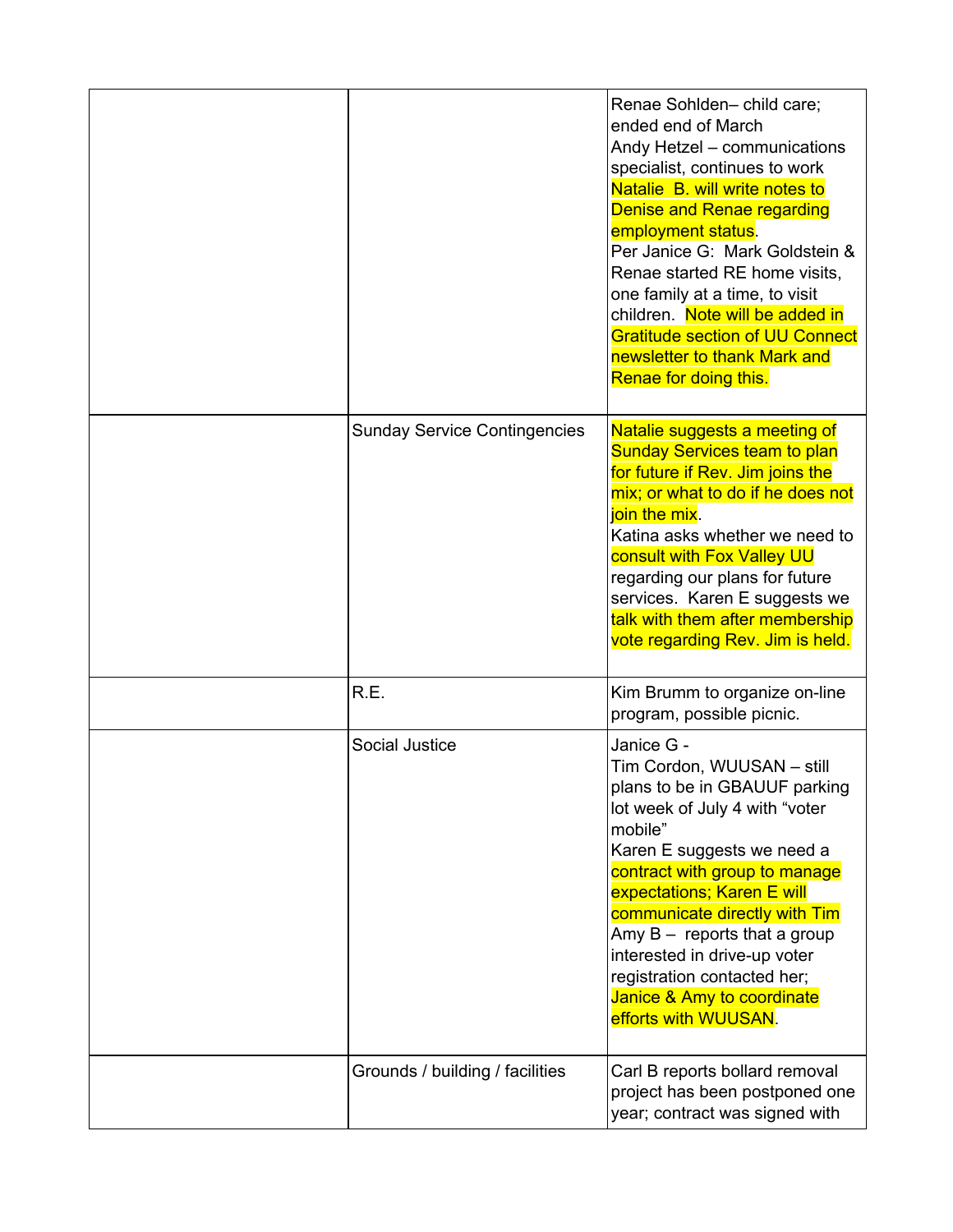|                     | Nick Van Beek, who stated that<br>asphalt price may increase by<br>then.<br>Damaged exit sign will be taken<br>care of this week. John Drier<br>was very helpful.<br>Roof repair - Michael P getting<br>estimates; Carl B states front<br>roof soffit has been painted by<br><b>Terry Auger</b><br>Garden Future - Carl has been<br>prepping garden bed; composter<br>available; Karen E will add note<br>in newsletter to gauge interest in<br>planting this year.<br>Basement - Karen E, Margaret<br>K, and others conducted survey<br>- 11 responses emphasized<br>space should be multi-functional,<br>something for older students.<br>Security in relation to riots<br>recently in downtown Green<br>Bay. Karen E closed all blinds;<br>will discuss options with Officer<br>Carlson. |
|---------------------|---------------------------------------------------------------------------------------------------------------------------------------------------------------------------------------------------------------------------------------------------------------------------------------------------------------------------------------------------------------------------------------------------------------------------------------------------------------------------------------------------------------------------------------------------------------------------------------------------------------------------------------------------------------------------------------------------------------------------------------------------------------------------------------------|
| <b>Old Business</b> | Office Manager hiring - ten<br>applicants; Karen E asks that all<br>board members review her<br>spreadsheet in the next two<br>weeks; hope to have new hire by<br>mid-July.<br>Sanctuary re-arranged - podium<br>to the right, musicians to the left,<br>screen and projector to middle of<br>wall.<br>Michael and Chip suggest<br>another dehumidifier for<br>basement; mold concerns (one<br>unit for each room). Carl B asks<br>for quotes.                                                                                                                                                                                                                                                                                                                                              |
| <b>New Business</b> | This is the last board meeting for<br>the current board - Karen E<br>offers thanks to Mary J, Katina<br>D, and Amy B, who will be rolling<br>off.                                                                                                                                                                                                                                                                                                                                                                                                                                                                                                                                                                                                                                           |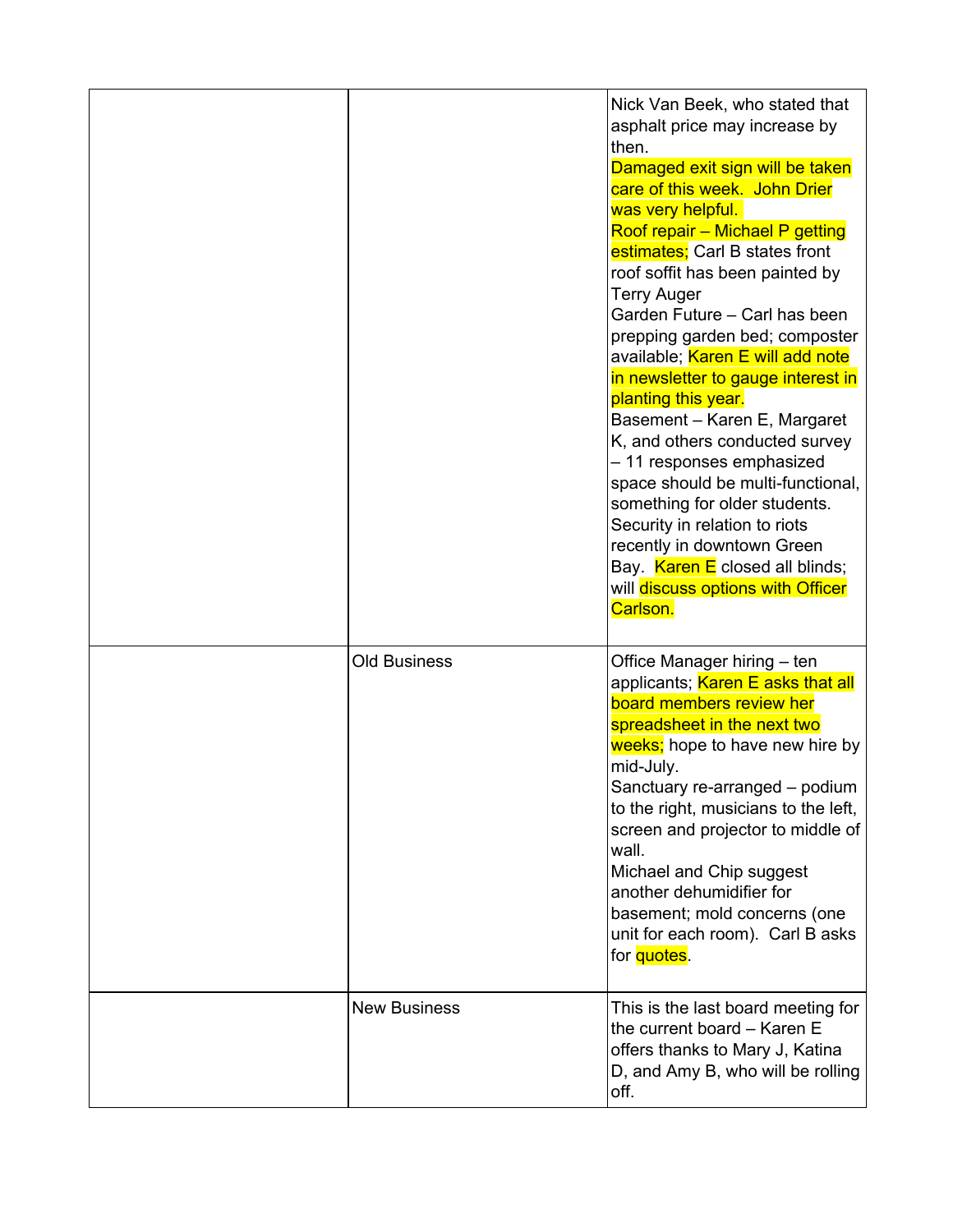|                    |                                        | Engaging with fellowship:<br>weekly trivia questions; looking<br>for additional suggestions.<br>Website updates - Katina<br>Karen E will offer training to new<br>board members on Zoom,<br>Google docs, etc. |
|--------------------|----------------------------------------|---------------------------------------------------------------------------------------------------------------------------------------------------------------------------------------------------------------|
|                    | Calendar - important upcoming<br>dates | June 21 – Rev Jim Zoom<br>service<br>July 13 - next board meeting<br>July 19 - quarterly town hall<br>meeting                                                                                                 |
| Meeting adjourned. | Karen E.                               | Chalice extinguished at 7:41 pm.                                                                                                                                                                              |

Minutes respectfully submitted by Karen Sigl.

Reports for June 8, 2020, Board Meeting:

**FACILITIES** 

05/02/20 - Terry, Chip, and Michael took away wood chips from

tree removal, picked up yard, and replaced grass tufts.

Note: Repeated from May Board Meeting.

This is in red, not to convey upset, but to emphasize its importance.

Something I think should be a priority for our scheduled maintenance as well as our budget, is our roof - even before the parking lot or the basement work. It was leaking last year. Keith tarred it somewhat to get us through the winter. It needs both roof work AND carpentry work. I strongly suggest we make this repair this summer. Letting it go will put at risk the integrity of the building and/or lead to more costly repairs later. Added more recently is Carl's suggestion that we replace damaged facia boards at the same time we repair the roof and dormer trim. I think this is a very good idea ! Then we could paint them as has been suggested, this Summer. 05/06/20 - Lawn mowing commenced (Chip on May 6th). 05/18/20 - Changed furnace filter # 3. Reset T-stat timer (code 0500; set to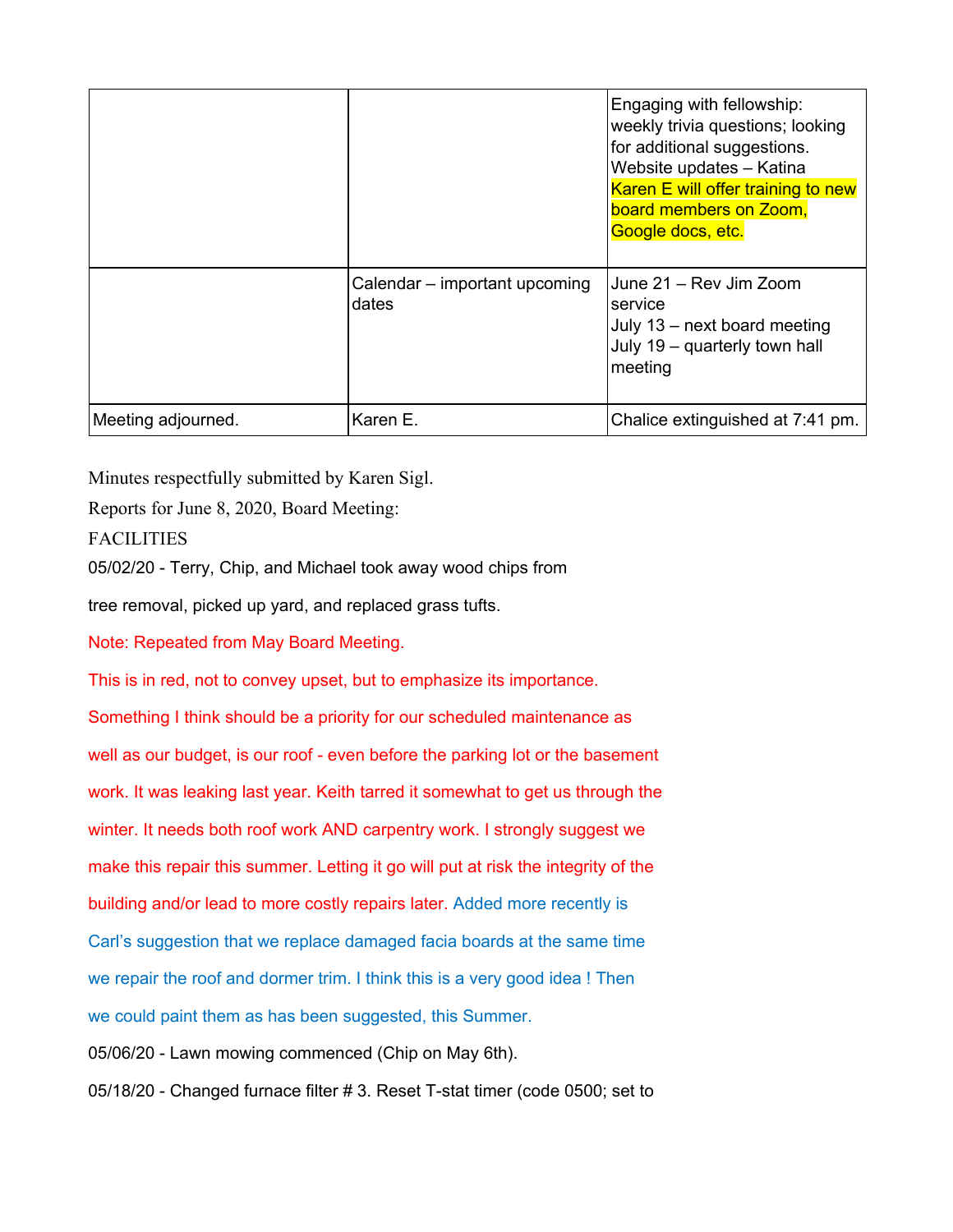number 2; cancelled and reset ). Checked filters on furnaces # 2 and # 1. They were both fine. If the past month is any indication, we can definitely change filters less often than once every month. (And I am aware - the last month MAY indeed NOT be a good/fair indicator. In addition, we are now running the fans 24/7. This will shorten filter life in days/weeks/months as we keep run hours constant.) 05/23/20 - Few minutes on the Bunn coffee

maker.

05/??/20 - Somewhere in here, Carl cleaned up the boarder between the BP station and our UU property. Looks really nice Carl. He replaced the wire fencing around the "garden." Brought in a compost "?bin?" . More I'm sure that I don't know about. He is working on the outside edge of our back driveway.

05/31/20 - Changed the thermostats for the three furnace/air conditioning units to correspond to the cooling season. (for now, ... set 85\* as maximum temperature for all three, and 24/7). Turned fans to always "on" to aid moisture control. Partially scoped out the dehumidifier situation. A few minutes on the Bunn coffee maker.

Approximately 3:50pm: Was going to check on the string trimmer in the ATM room. A person was sleeping there on the "porch," under his blanket. He was pretty obviously homeless. I chose to let him sleep. As further evidence my "questionable" judgment, my vote is that we allow this, unless it becomes a problem for some reason. This is the first time I (or anyone??? to my knowledge) has seen him, although there have been signs of someone being there in the past. He seems to have caused no harm. Many people - especially during the summer months - sleep outside at various places in Green Bay. I see no harm in allowing him this place on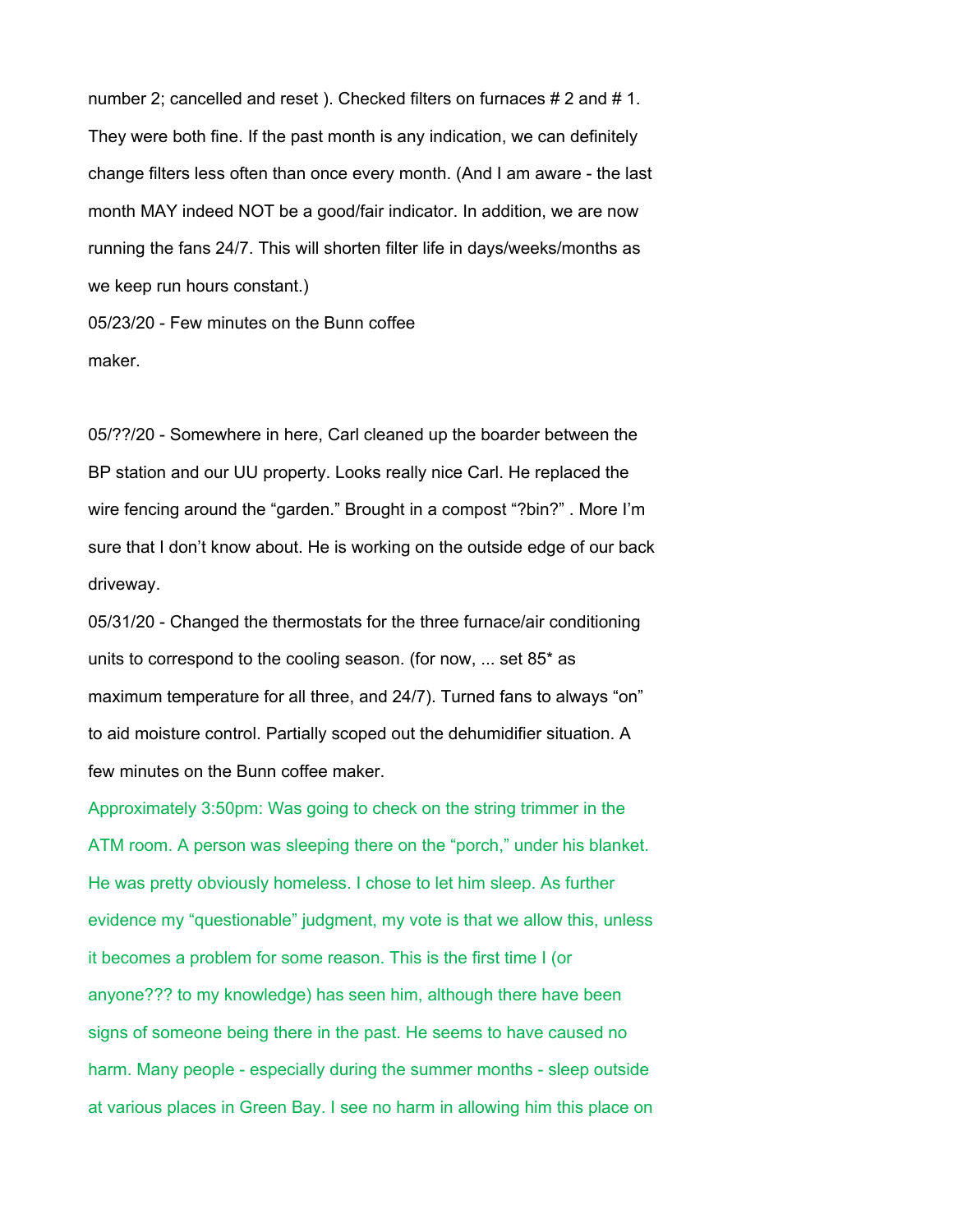occasion. I identify with him, and I see this as a small thing we might do for him. It was a beautiful day. That he was there sleeping in the middle of that nice day on a concrete slab, means to me that he must have been very tired. I fully expect him to avoid times we might be having service there on Sundays, for his own reasons and need for privacy.

06/01/20 - I'm starting the search for someone to do our roof and facia repair (in case it is approved). I intend first to speak to Keith, and Sam, as well as get up there and take a look at the situation myself.

Respectfully, Michael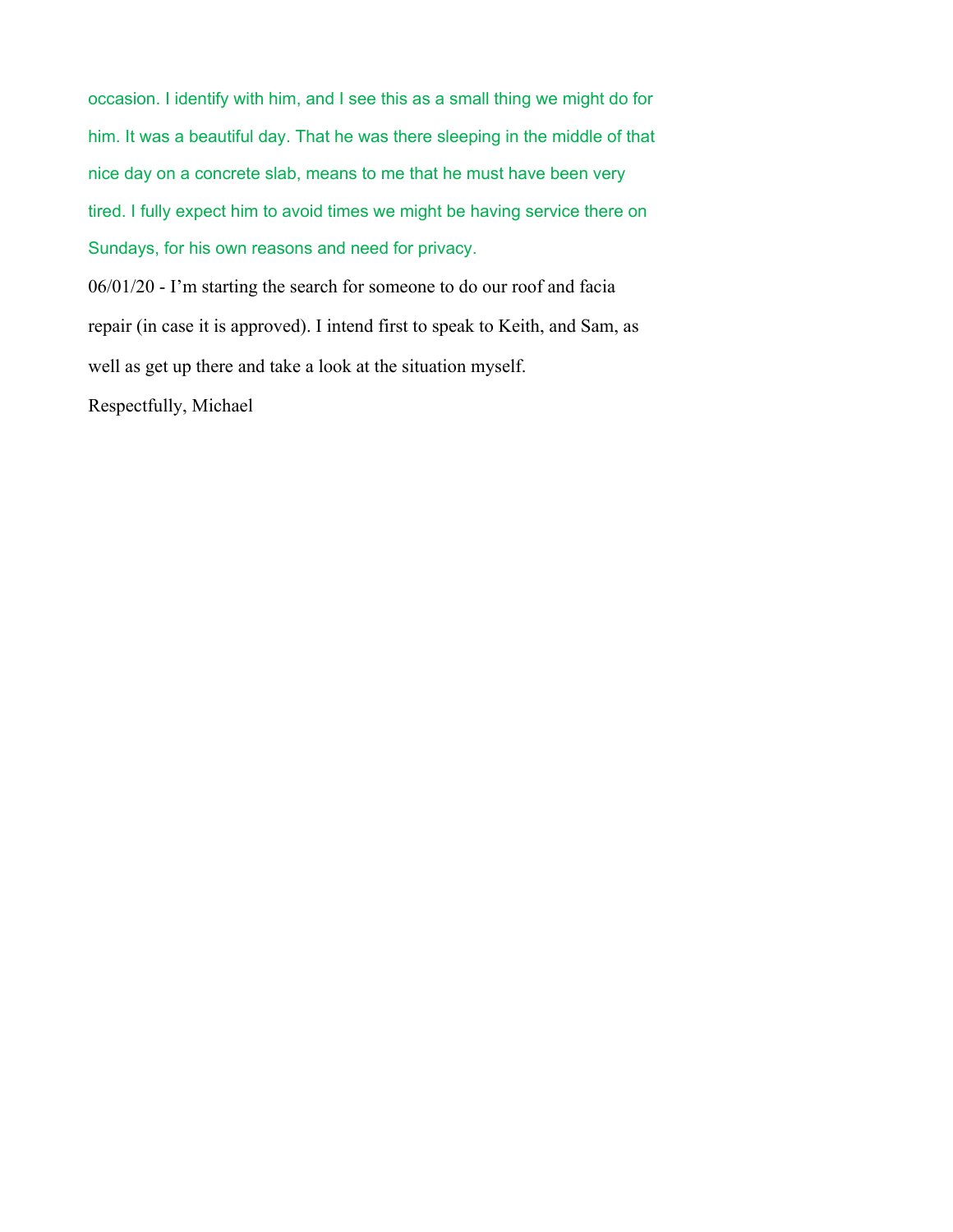## **Rev. Jim Coakley Exploratory Task Force Meetings Report From Katina Daanen**

**May 27, 2020, 7:15 pm Zoom Call Meeting** Organized by Katina Daanen Present: Chip Bircher, Annette Drier, Emilyn Linden, Steve Krings, Sally Terrell

A task force of six met to discuss Rev. Jim's proposal to become a 1/4 minister for our congregation. At this point, Rev. Jim is aware that we are only evaluating one year of employment. This email serves as both a meeting recap and to keep the board abreast of our discussion and next steps.

In a nutshell, Rev. Jim is proposing that he provide leadership as part of a coordinated Stevens Point/Fond du lac/GBAUUF virtual Sunday service approx. 2x/month. Exact details TBD. Once (or if) we resume meeting at the building, he would then provide in-person services, rotating between each congregation (likely 1x/month or 1x/every five weeks. TBD). In addition he'd provide leadership and other ministerial services to our congregation that total 10 hours per week.

In light of the understanding that UUA is recommending all in-person services be suspended until May 2021, the Rev. Jim exploratory team is recommending that we find a means of making the opportunity happen for the following reasons:

• We are currently treading water while everything has been put on hold. FVUUF has been a fantastic resource, but no one envisioned we'd be riding on their coat tails for another year. (We did discuss what it would mean if we did continue this course. See separate point below.)

● We need to consider how we keep our own congregation and identity relevant. What will we be offering our membership if we are directing them to continue attending the FVUUF service? People may drift away.

• If we don't provide GBAUUF-specific programming or services for a full year, we will likely experience negative repercussions securing this year's pledges and will potentially have a harder time with next year's Canvass.

● Rev. Jim is a known—and more importantly—well liked entity. We know who we are getting.

● Having Jim on board not only positions us to have professional UU leadership coming out on the other side of this pandemic, it also illustrates to our membership that we are being proactive in spite of it.

• The presence of Rev. Jim provides value to our members and friends, and one that may even be leveraged as part of next year's canvass.

● With Jim at 1/4 time—and once we are able to meet again in person—we still would retain autonomy with programming (especially the variety of speakers/topics we offer), coupled with a consistent ministerial presence.

● Jim is relocating to Green Bay (Whitney School apartments). We'd have him close to home.

● Everything about this hybrid position appears to be a win-win—if we can afford it. In light of the latest information that we may not be meeting together again in person for a long, long time, I've asked Carl and Mary to look at the 20/21 budget. For example, could our speaker budget of \$4500, be reallocated to help fund Jim's position? Without childcare and a band, can those expenses be applied to Jim's salary? We recognize, however, that the we currently do not have enough resources to completely pay out of pocket and for this reason we feel that we'd need to go back to membership and ask for additional financial support. We also recognize that moving all the budget to Jim's salary isn't currently sustainable beyond a year at this point, but is hoped that people would experience demonstrated value and figure out

how to sustain Jim's presence beyond a year—but that is a separate discussion. It would be made clear to all parties that we are entering this commitment for one-year.

We all agreed that the enthusiastic response received during the annual meeting suggests that additional financial support (TBD) is possible. Know that this is currently a key part of our calculation. If members do not agree with this, it would be a reason not to pursue the opportunity.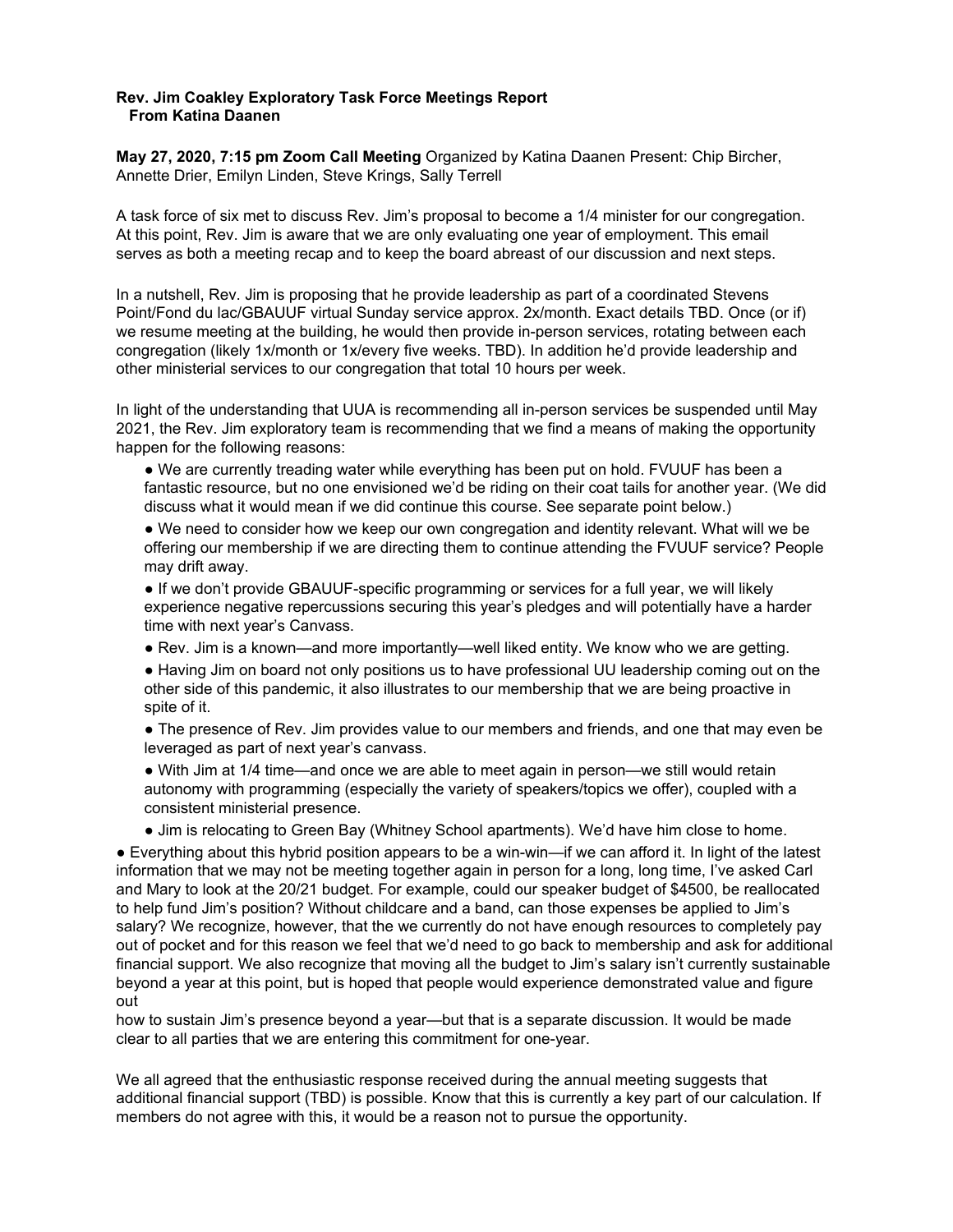The exploratory team has invited Rev. Jim to meet with us next week (week of June 1). We have more questions and want to hear what questions he has of us.

After that meeting and looking at Carl and Mary's evaluation, my goal is to bring a recommendation to the board on June 8 for discussion. I expect that a proposal will either die or taken to the membership for input and/or voting.

**FVUUF Services and Scenarios** We also briefly discussed what happens if we don't retain Rev. Jim. We recommend that a conversation with FVUUF should occur. Would they continue to let/want us share in their services? For another year?! (If this is the case, a suggestion was made that we use some of our speaker budget to support them.) Would we want to stick with them that long?

In conclusion, it seems we have three possible scenarios for consideration looking ahead to a potential year of uncertainty and budget implications:

1. Stay with FVUUF (and the ramifications this might represent) and resume our normal programming once we are meeting back in person. *This honors our existing expenses, but likely will affect our income.* 2. Hire Rev. Jim knowing we'd alternate services with some kind of GBAUUF Sunday offerings TBD (but not using paid speakers). *This requires rethinking the budget and asking for more.* 3. Develop our own unique GBAUUF programming recognizing it wouldn't be as produced as FVUUF. Or possibly also alternating with FVUUF or other UU congregations. Note: Sunday Services has not discussed what happens if we don't meet for a year as a team. However, the three of us on the Rev. Jim exploratory committee who are also Sunday Service coordinators expressed concern about our ability to pull off services coordinating music and speakers remotely each week. This is a much bigger discussion/plan. *This likely honors our existing budget.* No action is required at this time (except number crunching by the treasurers). Nothing will be offered to Rev. Jim without Board approval and input. I am also going to be sharing these last conclusions to the Sunday Services Team so they are kept in the loop regarding this discussion.

**May 29 Emails Regarding Budget Review** Carl, Mary and Katina; Shared with the Task Force prior to our June 1 phone call.

In light of the UUA recommendations that no in-person gatherings be held well into next year (May 2021), Carl and Mary reviewed the previously approved 20/21 budget looking at areas where allocated money may no longer be needed as much as originally planned that could be shifted to help fund Rev. Jim's employment with us for one year. The estimated expense of this position is \$18,875.

- Salary \$10,343 - Housing \$5,466 - Reimbursable professional expenses \$1,475 - SECA \$\$1,500 TOTAL \$18,875

Sources of reallocation from our 20/21 budget:

- Speaker budget: **\$4500.**
- Music director: \$1200\***.** *\*But we may need some of this for our possible virtual services on the Sundays Jim is not with us.)*
- Sunday Childcare: **\$1,000**
- Less AV/Office Supplies, etc: *We feel this needs to stay available for AV/Office Supplies. Any decrease in amount used would be insignificant.*
- Less of everything needed to keep the heat on or run a Sunday Service: *I don't know how we'd determine any dollar savings or if that savings would be significant. We are on a budget plan.*
- Other sources of revenue:
	- Transfer **\$6000** from checking to fund the position rather than to the Reserve fund. *Possible.*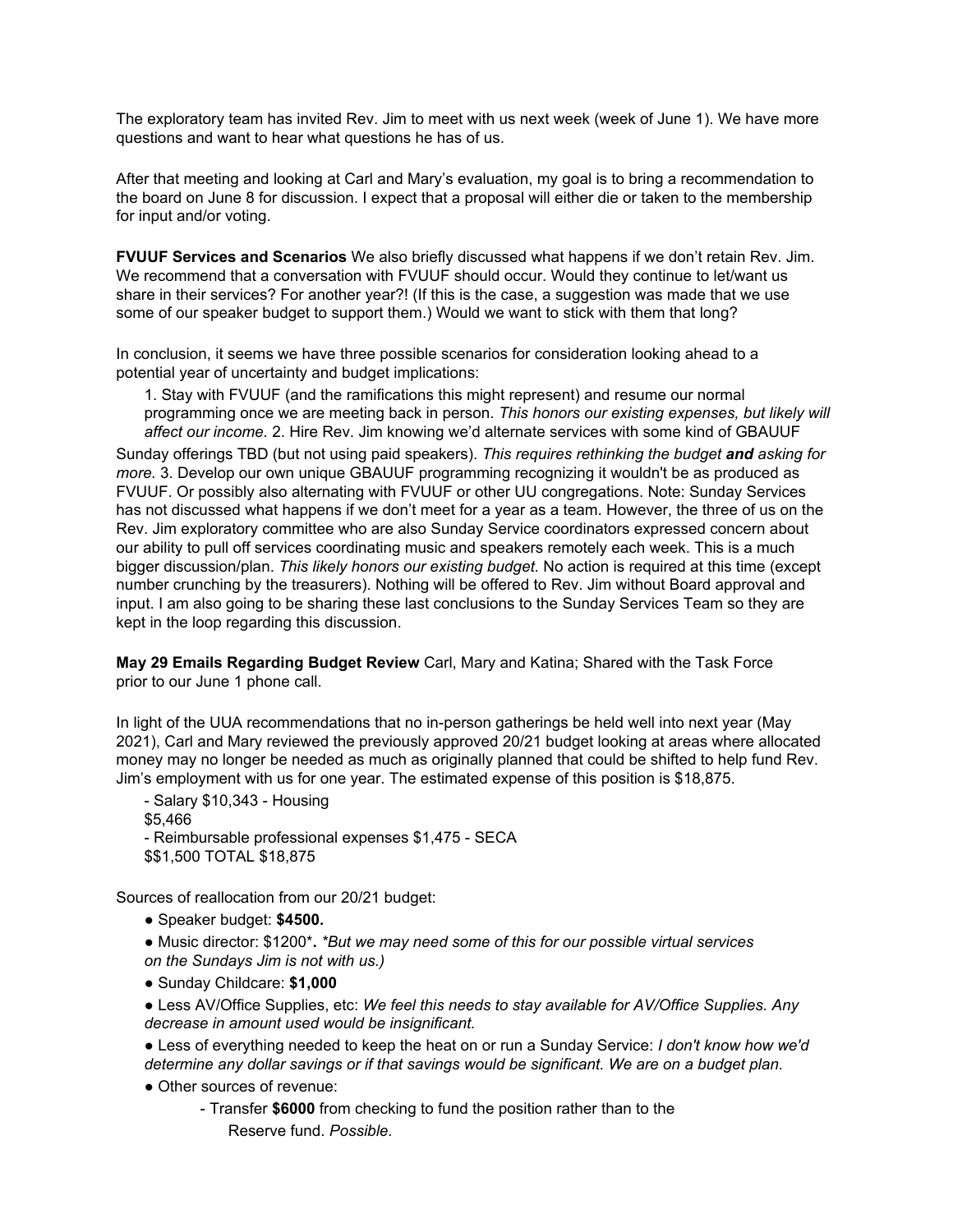About \$5,500 - \$6,000 factoring in some savings in utilities and/or AV, may be available, plus \$6,000 from checking for the position instead of to the reserve fund. That is around **\$12,000 total.**

But, something else to think about: We may lose much of our \$4,000 budgeted income from our "undesignated offerings" that had come in the weekly basket. We may lose our Fundraiser budgeted income of \$1,500 if we don't have Bunco, etc. So, any savings from expenses may be needed to make up for a loss of income of \$5,500.

*Katina's Note:* Assuming we are really one year away from meeting in person, as the web site admin, I will propose that we add online payment functionality (e.g. Paypal or similar) for a virtual offering basket. I have other ideas about online fundraising and getting Scrip to be more active again. I don't expect we'll meet the budgeted income, but I also don't think it will be completely lost either.

Regardless, we are short of having readily available cash for funding a one-year position.

**June 1, 2020, 7:30 pm Zoom Call Meeting report** Facilitated by Katina Daanen Present: Chip Bircher, Annette Drier, Emilyn Linden, Steve Krings, Sally Terrell, Natalie Buhl, Karen Eckberg, Carl Bennett and Rev. Jim Coakley

The six member task force were joined by GBAUUF Board current and incoming chairs, treasurer and Rev. Jim Coakley. The open format of this meeting included the following conversation:

• What would a typical month look like for a 1/4 minister?

- What might be expected of us? (e.g from producing services during the off Sundays, how to loop him in with our leadership, etc.)
- Confirm how often we'd see Rev. Jim in the pulpit once services resume in person

(understand we are looking at approx. 2x or more per month for

virtual services)

o Approx. 1 x per month for in-person.

• What is the earliest Jim would be available to begin his 1/4 position or the latest he'd consider?

o Rev. Jim expressed willingness to be flexible and look at a less-than

one-year appointment, starting in September vs. July 1.

- What does he see are our strengths and weaknesses?
	- o Strengths: Our size and ability to overcome obstacles, buying a

building; Weaknesses: RE program (young families)

• Any questions Jim has of us?

After Jim left the meeting, we discussed his responses and the budget in greater detail. There was concern expressed about reallocating all the speaker fees to Jim's salary—might we still want to earmark funds for a few paid speakers, for example? And what about income in general—not meeting in person or having the ability to fundraise as previously done? We also discussed the need to ask membership to financially support this position—above and beyond the canvass. We'd need membership to step up with another \$5000-\$6000 without dipping deeper into the reserve fund.

All present were in favor of bringing this opportunity before the board and membership and continuing exploring how to make this work.